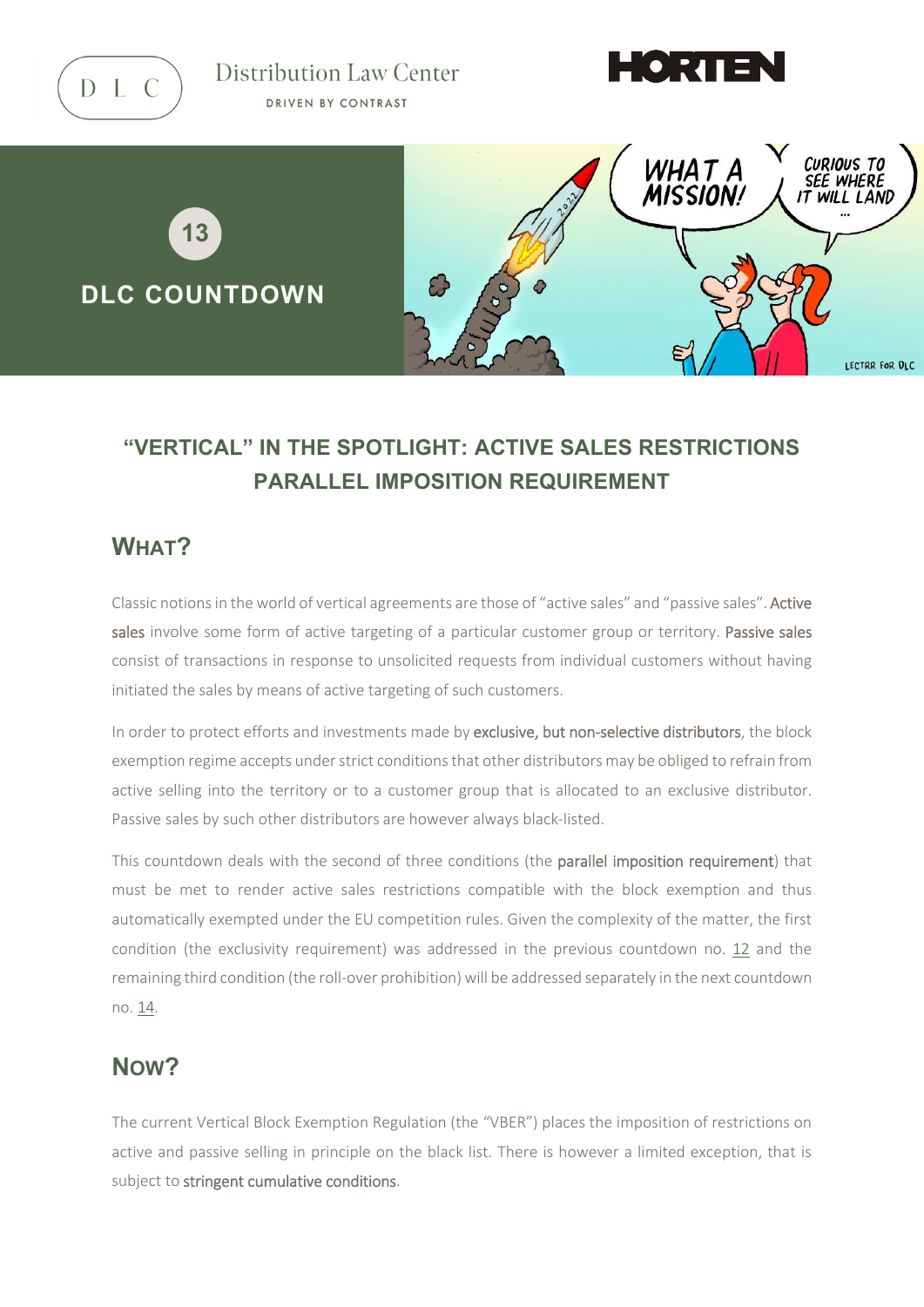D L C

#### Distribution Law Center DRIVEN BY CONTRAST

The second of such conditions requires the supplier (and all of the companies that directly or indirectly control the supplier or are controlled by the supplier) to impose the same active sales restriction on all of its buyers within the EU. Practically speaking, if a supplier designates an exclusive distributor in Finland and it wishes to protect the distributor against active sales by the distributors located in the other Scandinavian countries, it will have to impose an active sales restriction towards Finland not only on the other Scandinavian distributors, but on all of its distributors that are located anywhere in Europe.

This second condition is often referred to as the **parallel imposition requirement**.

It is important to add that the parallel imposition requirement does not apply to the supplier itself. In other words, it is not necessary that the supplier accepts to refrain from engaging in active sales to (in our example) Finland. The requirement applies only to all of the buyers within the EU.

It is interesting to note that this condition is not stated in the VBER itself, but only in the Vertical Guidelines.

### **THE FUTURE AS OF 1 JUNE 2022?**

The Commission proposals are confusing in respect of the second condition. It is simply unclear whether the parallel imposition requirement remains in place or is abandoned.

The definition of "exclusive distribution" seems to put the requirement aside by referring to "other buyers" and not to "all the other buyers", which is the language of the current Vertical Guidelines. However, the language included in several paragraphs of the proposed new Vertical Guidelines creates doubts and could still be read as leaving the second condition intact.

### **IN PRACTICE?**

This is an issue of considerable practical importance. In the **Expert Report** submitted on the issue of territorial and customer restrictions we highlighted the practical difficulties with implementing the parallel imposition requirement. These difficulties apply in particular to existing distribution networks that have evolved over time.

The failure to comply with this second condition turns the active sales restriction into a hardcore restriction and places it on the black list. Returning to the example of the exclusive distributor in Finland, the failure to include the active sales restriction towards Finland in the distribution agreement concluded with a distributor located in Barcelona, Nice or Valletta brings the black list into play. This is difficult to comprehend.